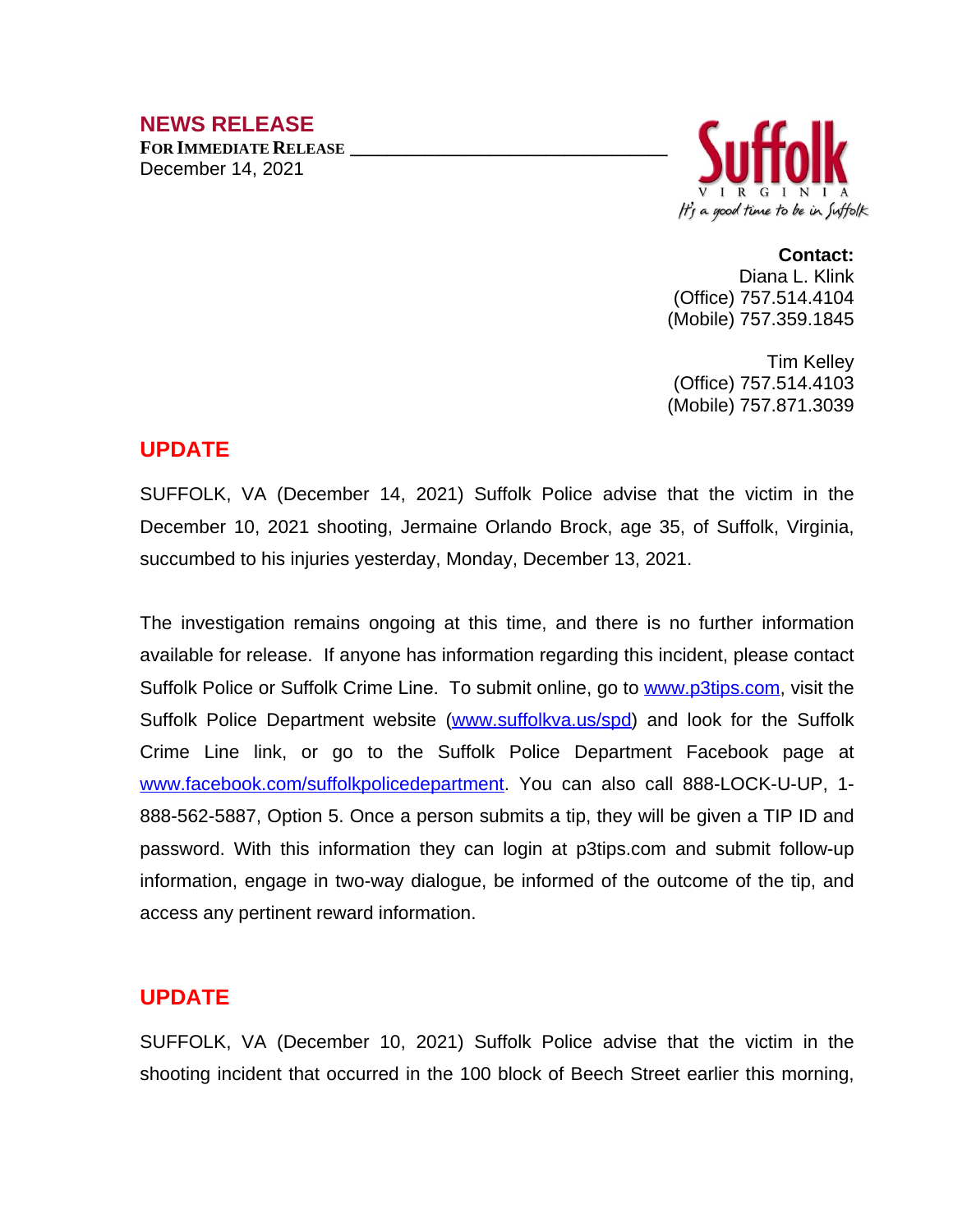Friday, December 10, 2021, has been identified as Jermaine Orlando Brock, age 35, of Suffolk. He remains hospitalized in critical condition.

The investigation remains ongoing at this time, and there is no further information available for release. If anyone has information regarding this incident, please contact Suffolk Police or Suffolk Crime Line. To submit online, go to [www.p3tips.com](http://www.p3tips.com), visit the Suffolk Police Department website ([www.suffolkva.us/spd\)](http://www.suffolkva.us/spd) and look for the Suffolk Crime Line link, or go to the Suffolk Police Department Facebook page at [www.facebook.com/suffolkpolicedepartment](http://www.facebook.com/suffolkpolicedepartment). You can also call 888-LOCK-U-UP, 1-888-562-5887, Option 5. Once a person submits a tip, they will be given a TIP ID and password. With this information they can login at p3tips.com and submit follow-up information, engage in two-way dialogue, be informed of the outcome of the tip, and access any pertinent reward information.



**Contact:** Acting Deputy Chief Mark Erie (Office) 757.514.7888 (Mobile) 757.617.9003 (Email) merie@suffolkva.us

#### **SHOOTING**

SUFFOLK, VA (December 10, 2021) The Suffolk Police are currently investigating a shooting incident which occurred in the 100 block of Beech Street. The Suffolk 911 Center received the call for service at 12:58 AM. The victim is an adult male; 35 years of age, who was treated on scene by Suffolk Fire/EMS and transported to a local hospital with life-threatening injuries.

### **NEWS RELEASE FOR IMMEDIATE RELEASE \_\_\_\_\_\_\_\_\_\_\_\_\_\_\_\_\_\_\_\_\_\_\_\_\_\_\_\_\_\_** December 10, 2021